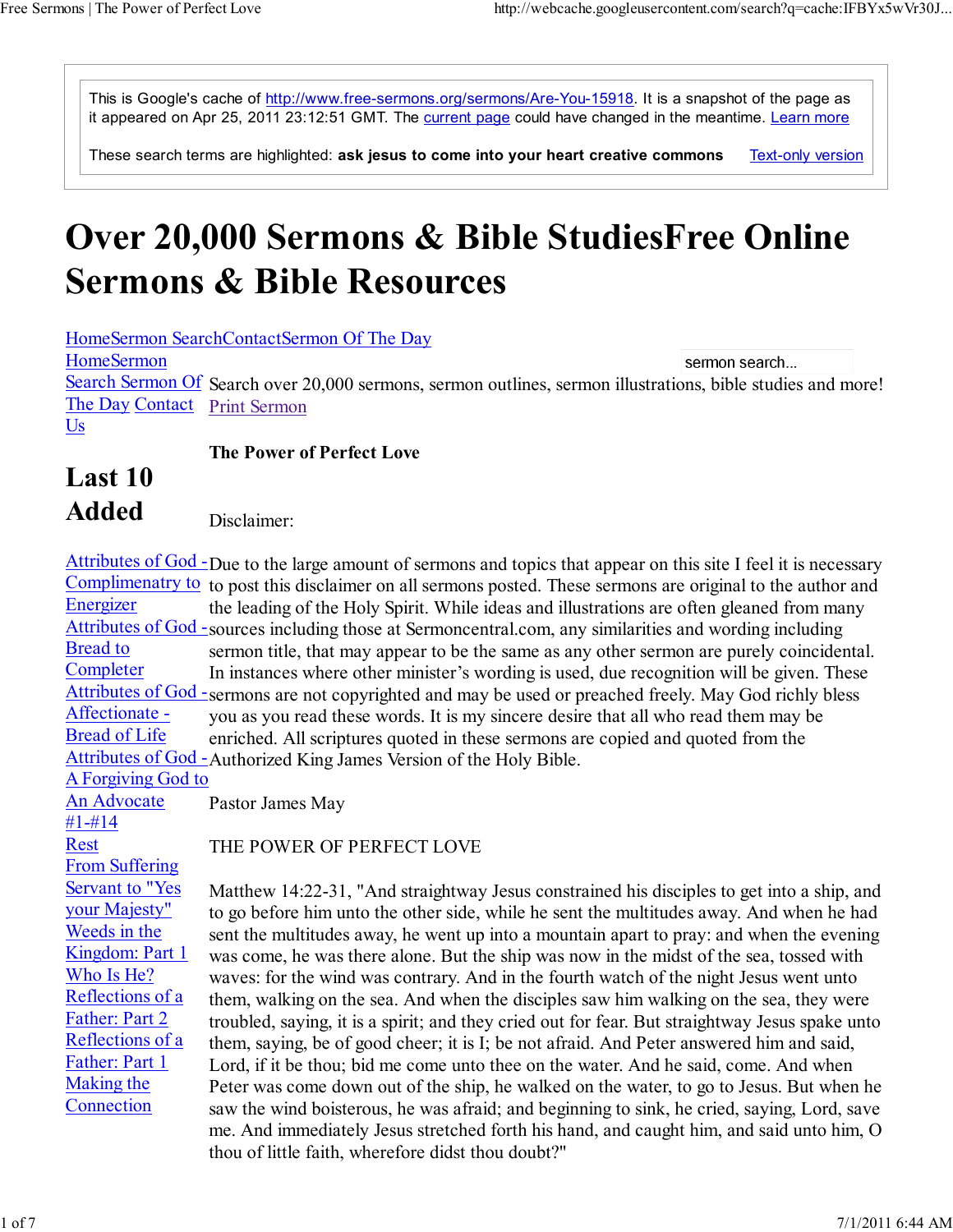One of the greatest miracles of Jesus' earthly ministry had just occurred. Over 5000 men, plus many more women and children were fed from just 5 loaves of bread and 2 small fish and there was much left over. In fact there was 12 baskets of leftovers for anyone who wanted to take some for the journey home.

Jesus had proven His power and desire to supply our every need. He had shown his compassion and concern for man's state of depravity.

a) Jesus knew that man was unable to reach God so He came down to earth, took upon Him the form of a man so that He could supply our need of a Savior.

## Related Sermons

b) Jesus knew the inability of man to supply his own needs. He knew that, as a result of the fall in the Garden, man's best efforts would never be good enough to supply even the basic needs of life. Satan was out to destroy God's creation and without the direct intervention of Almighty God, Satan could have easily succeeded in starving man to death and causing us to destroy the economy and ecology of the earth so that it would be an uninhabitable, dead planet.

We Need the Sanctifying Power

of the Spirit to free We frail humans often are overly concerned with what we will do to pay our bills, feed our us from the power families and to make ends meet.

of si

"The Power of God In Us" Kept by the Power contain. God not only wants to bless you and supply your needs (not necessarily all of our of God The Power Of God He want to supply your need, He wants you to have blessings enough that there are The Power of God leftover fragments to use in blessing other people and to meet the needs of the church. There is power in God is able to do exceedingly and abundantly more than we can imagine. He has promised in His word to supply our every need and to pour out blessing upon us that we cannot even desires for some of our desires do not fulfill the plan of God for our lives). Not only does

that name Ive Got the Power provision; Our God is a God of abundance! Our God is abundant in mercy, abundant in grace, abundant in compassion, abundant in

Where's the power

God's Power Can Isaiah 59:1, "Behold, the LORD'S hand is not shortened, that it cannot save; neither his Be Yours ear heavy, that it cannot hear:"

The Power of the Name

After performing this great miracle, Jesus desired for His disciples to get into a ship and return to the Land of Gennesaret. This was a journey that the disciples just didn't want to take, especially without Jesus going with them.

Gennesaret was under the jurisdiction of Herod. It had only been a very short time since Herod had arrested John the Baptist and had him beheaded. The disciples were more than glad to leave with Jesus when he led them off into a desert place to be alone with Him. It was in that desert place where Jesus fed the 5000. How many of you know that it is better to be in a desert place with Jesus than to be in a land of plenty without Him?

The scripture said that Jesus "constrained" the disciples to get into the ship. At first He simply said go and I will come later. Then, when the disciples questioned His command, Jesus had to command them to go on without Him.

I have been to the place, in my walk with the Lord, where I felt that Jesus was leading me into a place that seemed dangerous. Have you ever questioned God? Have you ever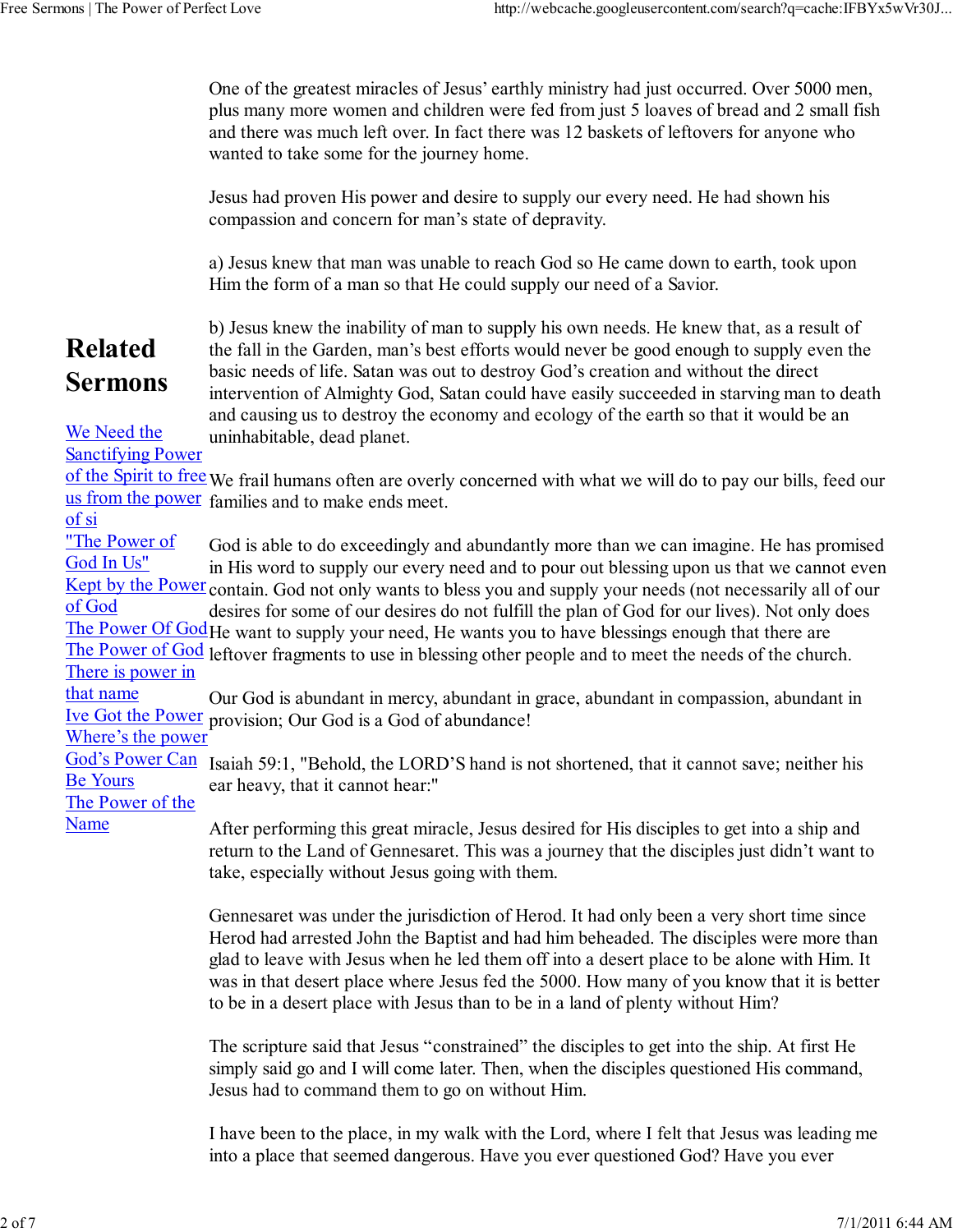doubted whether it was God that was talking to you or if you were only hearing your own thoughts? Have you ever said to Him, "now Jesus is this really you talking?"

I can't say that I blame the disciples for being concerned about going over to the enemy's camp without the Lord with them. I don't want to go into the devil's territory without the Lord by my side either.

What the disciples didn't know, and what we often forget, is that Jesus would never really allow them to go on the journey without Him. He was going to prove their faith and trust in Him but it would take a strong message to get them to understand just how close and how powerful Jesus really is.

According to some Bible scholars, Jesus sent His disciples away and stayed behind with the crowd because He wanted to tell the crowd some things that the disciples didn't need to hear. Perhaps this is true. Jesus doesn't always speak the same thing to each of us because the circumstances and call upon our lives are different. I do know that Jesus speaks peace to us and that everything He says and does for us is meant to lead us to a place of obedience and relationship with Him.

It seems more logical to me that we should believe that Jesus sent His disciples away for another reason. Those who would call themselves the disciples of Christ must, of necessity, be led into different paths of service than those who simply stand on the outside looking in.

The life of discipleship demands a greater obedience, a stronger faith and a testing of our trust in the Master. It is only in the school of trials and tests that we are proven and transformed into real disciples. We can only learn to become more like Jesus by having every facet of our heart revealed for its true nature. One trial at a time, one test at a time, one obedient act at time, we are transformed into the image of Christ. Anyone can be a "Christian" in the good times, but it takes a disciple with a real conviction to be a Christian in the hard times. It is the tests, the trials and the troubles that test and build our faith and trust in God. We cannot always see this happening or understand the process until the test is over and we have stayed true to God and seen our faith increase.

This is what Jesus had in mind for His disciples as they sailed out into the sea and headed for uncertain and dangerous territory that was on the other shore.

Heaven is our home but Jesus has commanded us to "occupy" until He comes to take us home. We are travelers and strangers in a foreign land. We are place here to reach the lost and help those in need who have no other hope than to come to know Jesus as the Lord of their lives.

Jesus was sending the disciples on a journey through the dangers of life just as He does you and I, but He wasn't sending them alone.

At first all went well. The little ship performed well and the disciples were enjoying the journey. Thank God for the good times, the times when the seas are calm and the sun is shining brightly. But, it wasn't long until the sun went down in the west and skies grew dark. Not long after, the storm clouds began to gather and the contrary winds started to howl in the pitch darkness of night. The only light they had was either candles or lanterns. The light was not powerful enough to allow them to see and I can imagine that the wind and the waves were playing havoc on the little light they had. How bad it must have been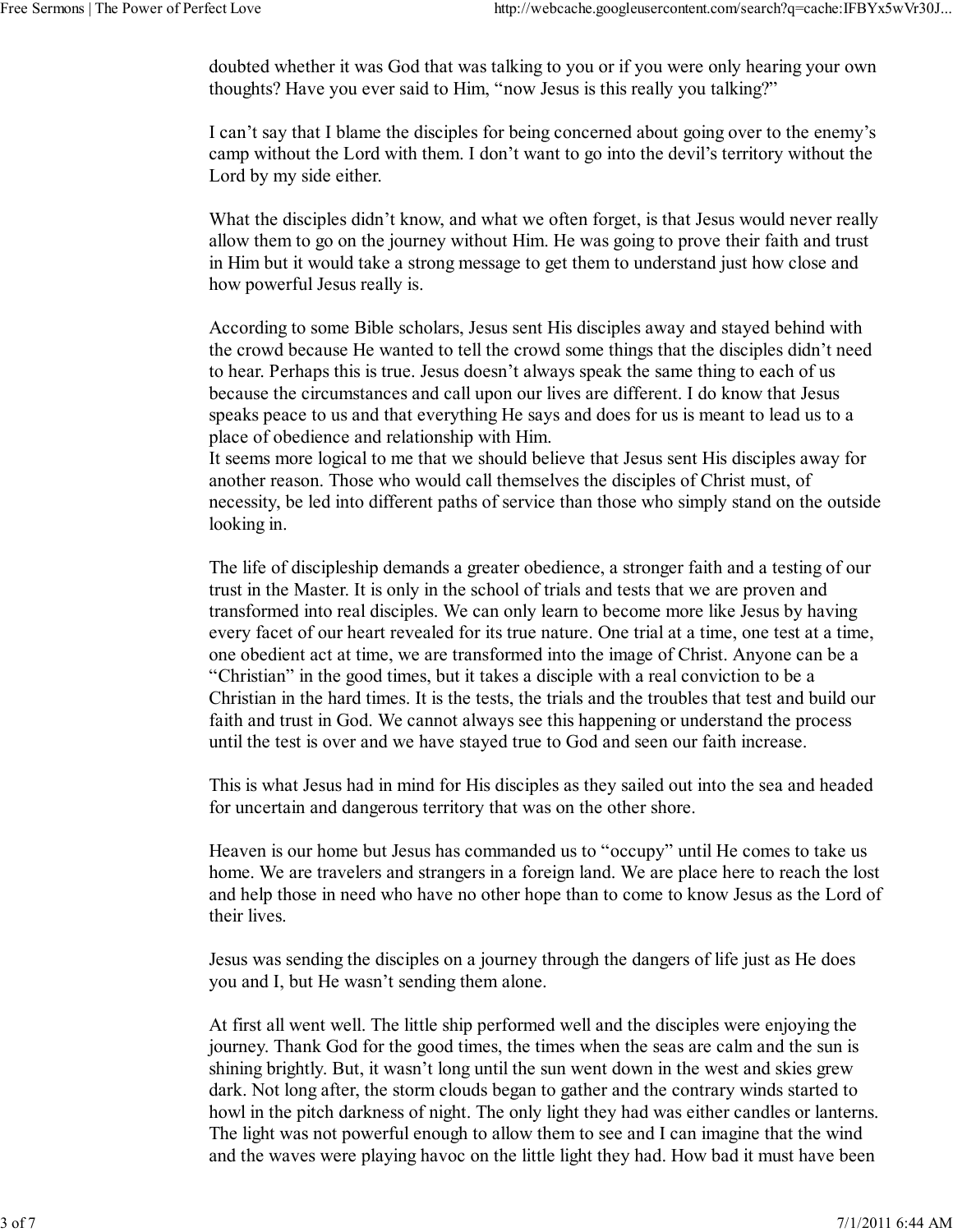to be miles from shore in the middle of a storm, with the wind trying to rip the ship apart and the waves washing over the ship filling it with water faster than they could bail it out. Their situation was desperate and they sensed that it would take a miracle for them to survive the storm.

Oh friend, what a perfect picture of life this story gives to each of us. We set sail on the seas of life. (Water, in scripture often denotes the masses of people) Sailing on in life, meeting people, dealing with people and just going about our daily routine is sometimes enjoyable. The future is bright, everything is going our way, life is wonderful, everyone is healthy and happy, but then the bright sun begins to fade and darkness begins to settle upon us.

That darkness may come in the form of a sickness, a disease, a loss of income, a squabble among family members, troubles in our relationships, troubles in our marriages or any one of a thousand things.

We sail on into the darkness of night for the journey lies ahead and there can be no turning back. Our only hope is to reach the safety of Heaven's shore. Our only recourse is to continue to obey the command of God to keep sailing on no matter how bad the storm may get.

Sometimes the darkness only lasts for a little while and the day breaks again, but there are times when it seems as though the night will never end. There are times when we can "rest in the arms of the Lord" and sleep peacefully through the night and it quickly passes. But there are times when it seems as though the "arms of the Lord" are not there and sleep leave us. Then doubts and fears begin to set in as the storm grows.

That night, on the stormy sea, the disciples' became fearful also. They could feel the cold hand of death as it lingered so very near. Satan was out to destroy every one of the disciples that night and they knew it. Satan knew that these men of God were going to be instrumental in winning the world for Christ and he was doing everything in his power to stop them before they could begin their ministry for Jesus.

Jesus allowed Satan to put His disciples to the test but He would not allow them to be tested above what they were able to bear for the time had not come for them to be removed from the earth. God still had work for them to do.

The fear and hopelessness of the situation gripped the hearts of the disciples that night. The darkness was impenetrable with the little bit of light they had. The waves were overwhelming. The end seemed inevitable.

Then, in a flash of lightning, they saw something coming toward them, walking on the stormy waves. They screamed in fear, "it is a spirit". I don't believe that they meant the Holy Spirit either. They just knew that it was an "apparition" or a "ghost"; perhaps it was the angel of death or the spirit of the underworld coming to take them down into a watery grave. Their fear had temporarily blinded them and they could not recognize the Lord as He came to them.

I cannot say that I would not have felt the same way as the disciples that night. (Do you believe in ghosts?)(Do you believe in demonic powers and the power of Satan to strike fear into the heart of man?)(Do you believe in familiar spirits?) The powers of darkness are very real and no man can overcome them in his own power. Thank God that Jesus in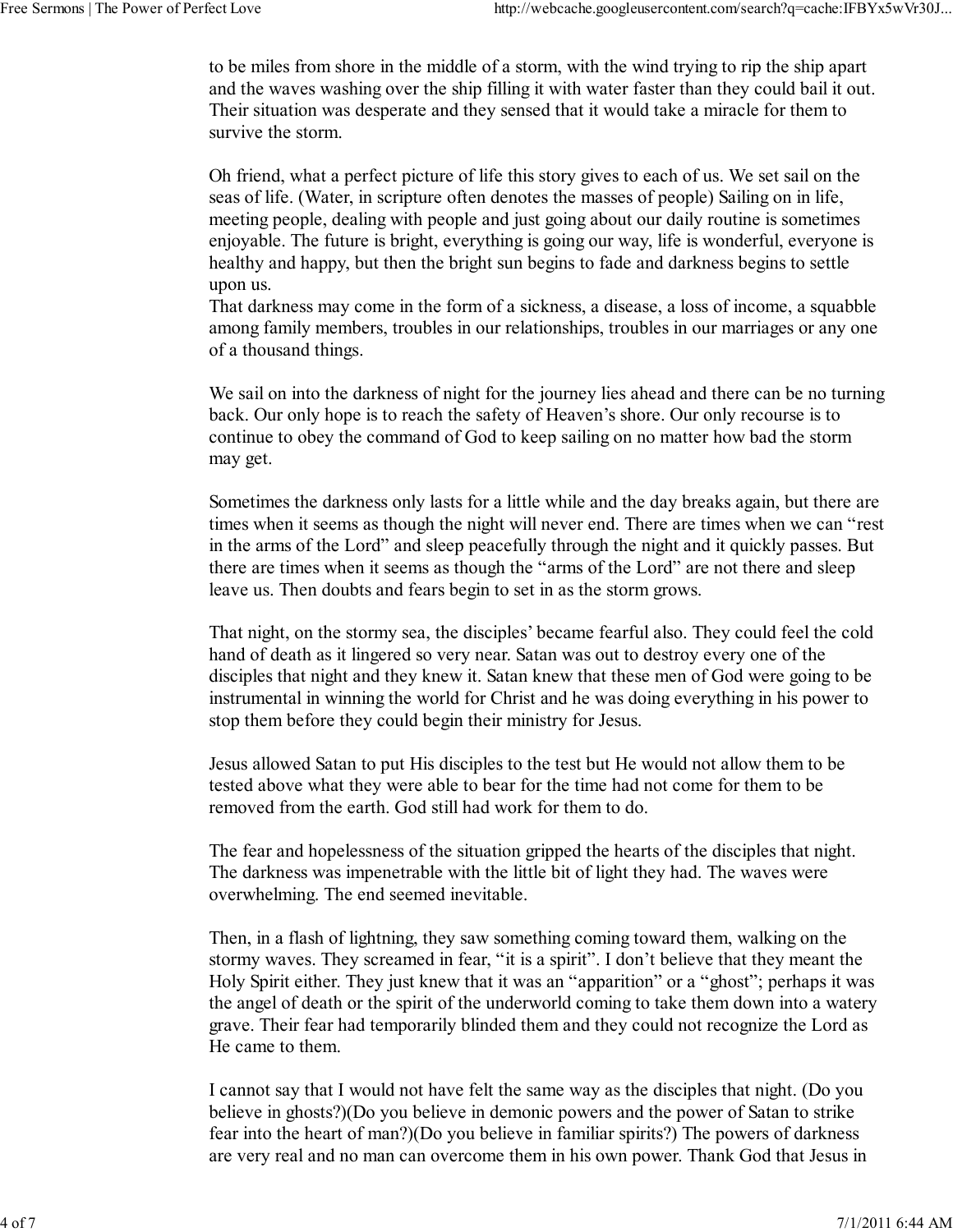you is greater than all the power of the devil and that, in Jesus, you don't have to fear such things!

But even though I trust in God and I know that Jesus in me is more powerful than the powers of darkness, I don't want to go spend the night in some place where "spirits and manifestations of ghosts" is reported to have occurred. I don't believe in tempting God and I believe that it best for us to stay close to Jesus and let Him take us there, under His command, if that is what is needed.

I want to know that when I have to confront the demonic powers of hell that I have Jesus with me and that I haven't strayed from the presence of the Lord and put myself into a place where I shouldn't be.

Jesus was not far from His disciples. His eyes had never left from watching over them. His hand was never too short to reach out to save them. His power over the storm of winds and waves was never limited. God is not troubled by our storms. He has the power to stop them and bring peace and blessing with only a single gesture of His mighty hand or a single Living Word that comes from His lips. All of creation, including the demonic powers of Hell, is under His feet and He is in control of it all.

It was Peter who first recognized that it was Jesus out there on the waves. Jesus' words of comfort, "be not afraid, it is I", had cut through the fear and doubt that engulfed the disciples' hearts. The Word of God is alive and powerful and can cut through the darkest night and the greatest storm. Nothing is impossible with God, not even the circumstances that seem so impossible to us.

Peter stepped out of the boat that night, and for a short time, he walked on the stormy waves too. It is a testimony to his trust and faith in Christ and in his ability to keep His eyes on the Master. As long as Peter looked to Christ, he could stay above the storms of life. As long as he kept his eyes on Jesus his faith was strong and his mind was clear and his heart was full of faith.

But just like Peter, you and I cannot keep our eyes on Jesus because the circumstances of life and the glitter, glamour, clamor, noise, voices, and cares of life often draw our gaze away from the Master and then all we can see is the impossibility of our circumstances.

Peter looked at the storm, the waves and the lightning, and his faith was weakened. He began to sink once again; only this time there was no ship, no hope of survival, for the thing that he depended upon to keep him afloat was no longer there.

God has a way of pulling out from under you those things that you will put your trust in. Our trust is not in finances, jobs, people, things or possessions. Our trust is not in our economy, our government, or our military might. Our trust must be in Jesus and Him alone!

Note that when Peter cried out to the Lord for help, Jesus was instantly there to lift him up. I don't know how far away Jesus was when Peter began to sink but Jesus was there instantly when he cried for help.

Looking back again at Isaiah 59:1, the Scripture says "Behold, the LORD'S hand is not shortened, that it cannot save; neither his ear heavy, that it cannot hear:"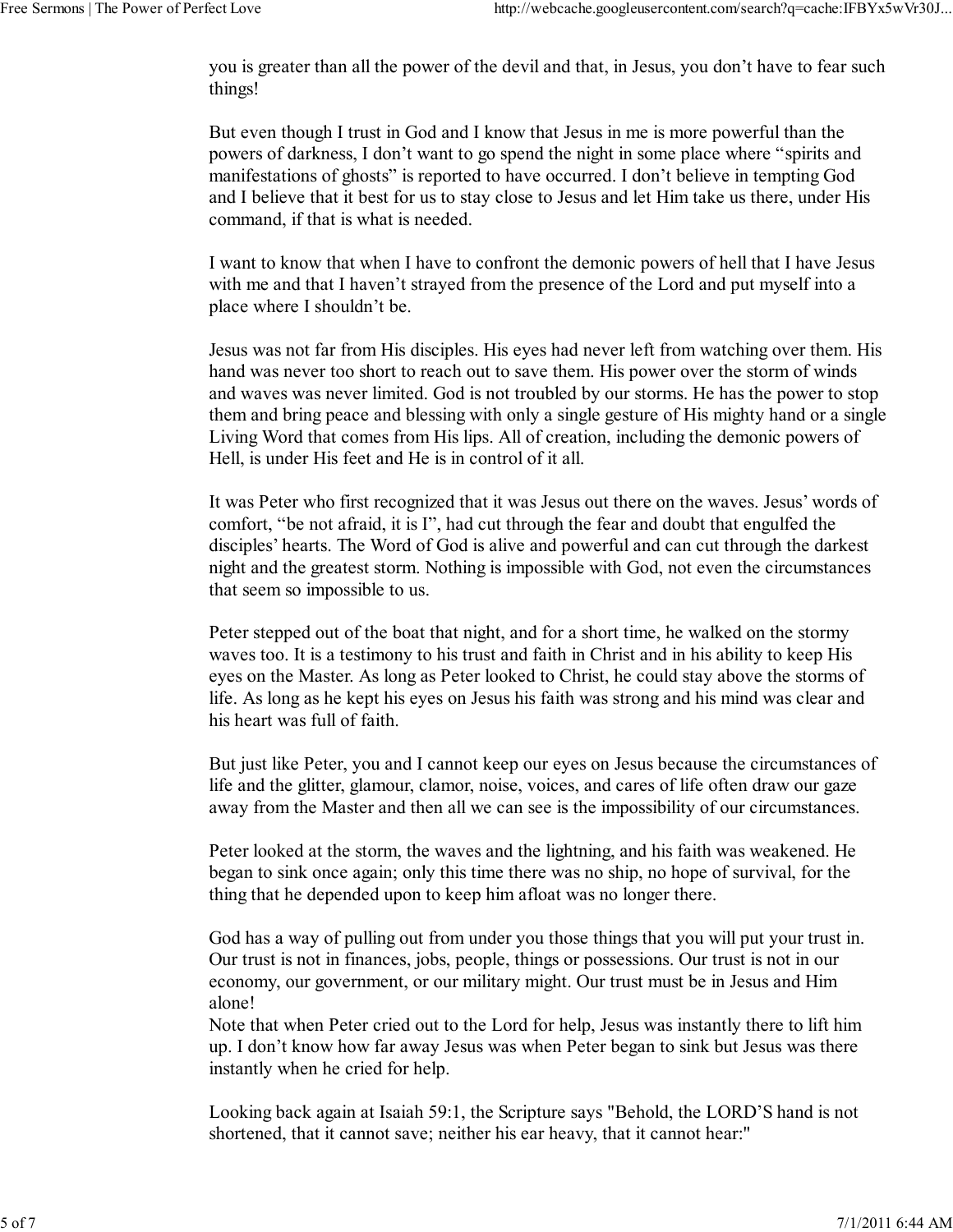Jesus is ever near to us! His eye is always upon His children. He will never leave us not forsake us! He stays closer than a brother and He will be there always, even to the very end of this life. Then He will be there to escort us into the portals of Heaven.

I believe it was President Franklin D. Roosevelt who said to the Congress of the United States during his famous speech declaring war on Japan after the attack on Pearl Harbor, "WE HAVE NOTHING TO FEAR BUT FEAR ITSELF!"

Those words, spoken by man, are reflective of this incident of the storm at sea in the Book of Matthew. The greatest weapon that Satan can muster against the Children of God is fear. If we become fearful of losing our soul; if we become fearful of schisms and divisions in the church; if we become fearful of the storms of life, then Satan is the victor for he knows that fear destroys faith and trust.

1 John 4:18 says, "There is no fear in love; but perfect love casteth out fear: because fear hath torment. He that feareth is not made perfect in love."

If we have the love of God within us, that Love will make us keep our eyes upon the eyes of the one we love, Jesus Christ. Just as young lovers cannot see one another enough and want to spend every moment with one another. And just as husbands and wives, if they are following the example that Jesus has given to tell us how a marriage should really be, never want to be separated but are so very concerned with one another and desire to be together always, we should always want to be close to Jesus and keeping our eyes on Him.

Peter loved the Lord and wanted to be near to him. I cannot say that the other disciples didn't love Jesus either because, in the end, they were all saved. I just believe that Peter's love was so strong that he was quicker to lay aside his fear for a moment and step out in faith.

The point of this message is this. How much do we really love Jesus? If our love is shallow, the storms will seem so much stronger. If we have a deep love for Christ and we keep our eyes on Him, the storms will still come, the circumstances won't be any different, but we will live above those storms and we will never fall.

Do you love Jesus this morning? How much do you love Him? Have the storms of life been getting you down? Do you feel as though you are going down for the last count? Do you have a sense of dread, doubt, fear and uncertainty about your future?

Get your eyes on Jesus and learn to love Him with all your heart. Then show that love in your faith and works for the Lord. You will be amazed at how quickly the Lord will lift you out of the storm or speak peace to your life.

In closing, it is impossible to Love the Lord unless you first get to really know Him in a personal and intimate relationship.

If you are here this morning and you don't know the Lord as your personal Lord and Savior, then you also cannot love Him and the storms of your life may well drown you. Even though God knows all and sees all things, He is under no obligation to keep you from drowning in your circumstances if you are not His child.